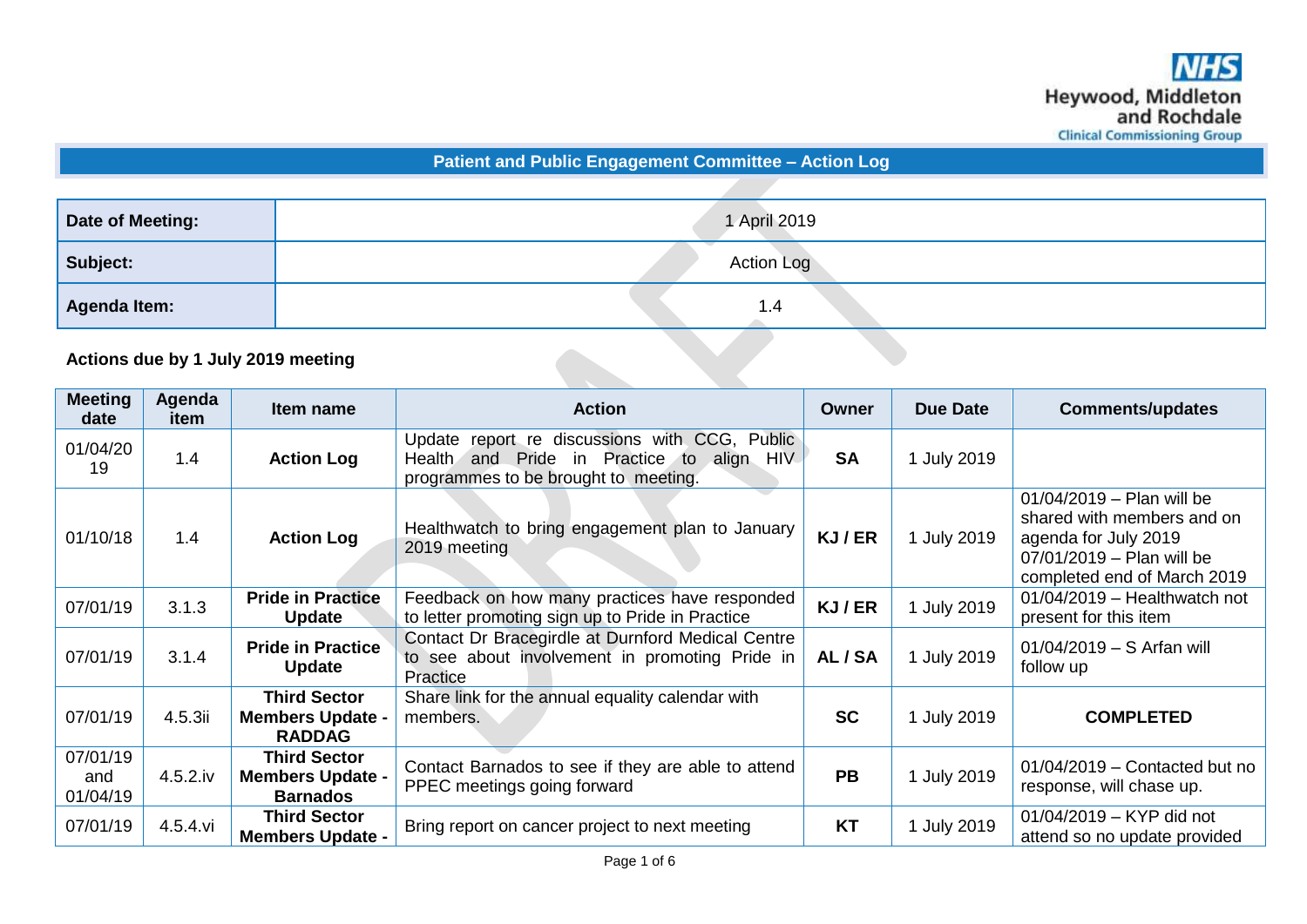|          |          | <b>KYP</b>                                                     |                                                                                                                                                                    |            |             |                                                                                                                                                                               |
|----------|----------|----------------------------------------------------------------|--------------------------------------------------------------------------------------------------------------------------------------------------------------------|------------|-------------|-------------------------------------------------------------------------------------------------------------------------------------------------------------------------------|
| 07/01/19 | 4.5.6.vi | <b>Third Sector</b><br><b>Members Update -</b><br><b>KYP</b>   | Anyone interested in volunteering for Smallbridge<br>Ambition for Aging project to contact KYP                                                                     | <b>ALL</b> | 1 July 2019 | 01/04/2019 - KYP did not<br>attend so no update provided                                                                                                                      |
| 01/04/19 | 2.1.3    | <b>PPEC Terms of</b><br><b>Reference</b>                       | Remove Voices for All from TOR membership                                                                                                                          | <b>SF</b>  | 1 July 2019 | <b>COMPLETED</b>                                                                                                                                                              |
| 01/04/19 | 2.1.10   | <b>PPEC Terms of</b><br><b>Reference</b>                       | Follow up on whether people accessing Voices for<br>All counselling service have access to an<br>alternative service once Voices for All ceases.                   | PS/RC      | 1 July 2019 | <b>COMPLETED</b><br>09/04/2019 - PS spoken to<br>Voices for All who have<br>advised people accessing<br>counselling service have been<br>signposted on to other<br>providers. |
| 01/04/19 | 2.1.11   | <b>PPEC Terms of</b><br><b>Reference</b>                       | Update steering group membership from LGBT to<br><b>LGBT Partnership Steering Group</b>                                                                            | <b>SF</b>  | 1 July 2019 | <b>COMPLETED</b>                                                                                                                                                              |
| 01/04/19 | 2.1.12   | <b>PPEC Terms of</b><br><b>Reference</b>                       | Updated terms of reference to be taken to<br>Governing Body for ratification                                                                                       | <b>DD</b>  | 1 July 2019 | <b>COMPLETED</b><br>16/05/2019 - Ratified by<br>Governing Body                                                                                                                |
| 01/04/19 | 2.2.3    | <b>Annual</b><br><b>Engagement</b><br>Report                   | Members to provide any additional comments re<br>the Annual Engagement Report to the Engagement<br>Lead.                                                           | <b>ALL</b> | 1 July 2019 |                                                                                                                                                                               |
| 01/04/19 | 3.2.3    | Improvement and<br><b>Assessment</b><br><b>Framework Score</b> | Results from assessment to be fed back to the<br>committee.                                                                                                        | <b>PB</b>  | 1 July 2019 |                                                                                                                                                                               |
| 01/04/19 | 4.2.5    | <b>Commissioning</b><br><b>Engagement</b><br><b>Update</b>     | Members invited to share information about<br>dementia steering group and engagement with any<br>members of the public who may wish to attend.                     | <b>ALL</b> | 1 July 2019 |                                                                                                                                                                               |
| 01/04/19 | 4.4.6    | <b>Equality and</b><br><b>Diversity Update</b>                 | Share details of further events advancing equalities<br>across HMR with members.                                                                                   | <b>SA</b>  | 1 July 2019 |                                                                                                                                                                               |
| 01/04/19 | 4.4.11   | <b>Equality and</b><br><b>Diversity Update</b>                 | Share feedback on transgender workshop.                                                                                                                            | <b>SA</b>  | 1 July 2019 |                                                                                                                                                                               |
| 01/04/19 | 4.4.12   | <b>Equality and</b><br><b>Diversity Update</b>                 | Share feedback on refugee and asylum seeker<br>work.                                                                                                               | <b>SA</b>  | 1 July 2019 |                                                                                                                                                                               |
| 01/04/19 | 4.5.3i   | <b>Mind Update</b>                                             | Share details of suicide prevention workshops on<br><b>HMR CCG website</b>                                                                                         | PS/AM      | 1 July 2019 | <b>COMPLETED</b>                                                                                                                                                              |
| 01/04/19 | 4.5.4i   | <b>Mind Update</b>                                             | Feedback concerns regarding asylum seeker and<br>refugee access to over the counter medications<br>raised at Engage2 conference to Medicines<br>Optimisation team. | <b>PB</b>  | 1 July 2019 |                                                                                                                                                                               |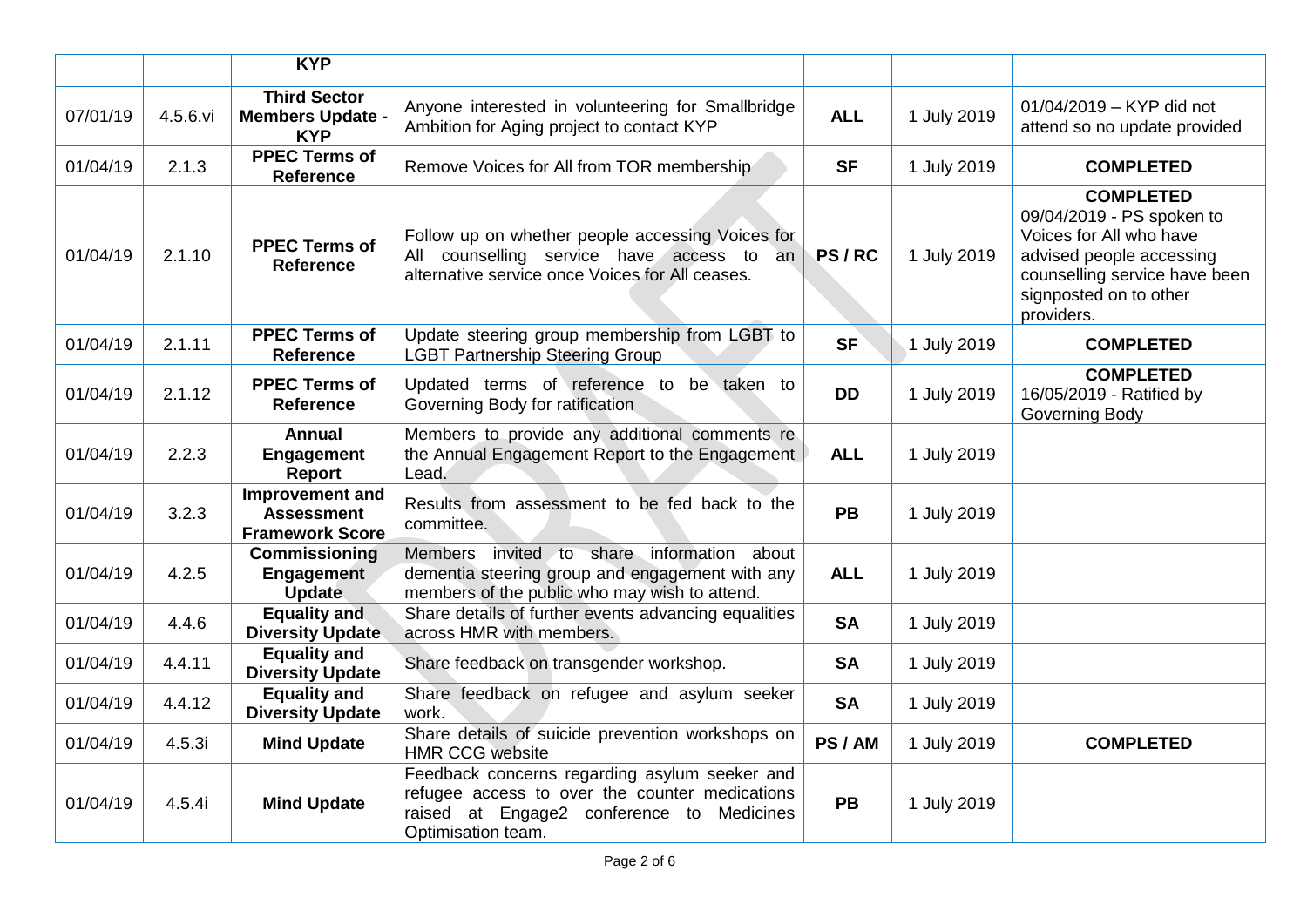| 01/04/19 | 4.5.4i      | <b>Mind Update</b>                  | Feedback concerns regarding some elements of<br>GP services raised at Engage2 conference to<br>relevant team to consider. | <b>SA</b> | 1 July 2019 |                  |
|----------|-------------|-------------------------------------|---------------------------------------------------------------------------------------------------------------------------|-----------|-------------|------------------|
| 01/04/19 | $4.5.2$ .iv | <b>Healthwatch</b><br><b>Update</b> | Share press release regarding Healthwatch 360<br>stakeholder review with members                                          | ER/SF     | 1 July 2019 | <b>COMPLETED</b> |
| 01/04/19 | $4.5.5$ .iv | <b>Healthwatch</b><br><b>Update</b> | with<br>finalised CAMHS<br>Share<br>report<br>review<br>members.                                                          | ER        | July 2019   |                  |
| 01/04/19 | 4.5.5.vi    | <b>Circle Update</b>                | Share information re volunteer driver service with<br>members.                                                            | MW/SF     | July 2019   | <b>COMPLETED</b> |
| 01/04/19 | 4.5.1.vii   | <b>PPG Update</b>                   | Share written report with members.                                                                                        | MD / SF   | 1 July 2019 |                  |
| 01/04/19 | 4.5.1.vii   | <b>PPG Update</b>                   | Provide feedback on meeting regarding Heywood<br>and Middleton PPG to members                                             | <b>MD</b> | July 2019   |                  |

## **Actions due by 7 October 2019 meeting**

| <b>Meeting</b><br>date | Agenda<br>item | Item name                                                                                          | <b>Action</b>                                                              | Owner     | <b>Due Date</b>   | <b>Comments/updates</b>                                                       |
|------------------------|----------------|----------------------------------------------------------------------------------------------------|----------------------------------------------------------------------------|-----------|-------------------|-------------------------------------------------------------------------------|
| 07/01/19               | 3.6.6          | <b>Children in Care</b><br><b>Council (The</b><br><b>Zone) Emotional</b><br>Health<br>Consultation | update on recommendations detailed<br><b>Bring</b><br>-in<br>paper to PPEC | <b>JH</b> | 7 October<br>2019 | 01/07/2019 - Deferred to<br>October meeting as evaluation<br>not yet complete |

## **Actions due by 13 January 2020 meeting**

| <b>Meeting</b><br>date | Agenda<br>item | Item name                                 | <b>Action</b>                                                 | Owner    | <b>Due Date</b>   | Comments/updates |
|------------------------|----------------|-------------------------------------------|---------------------------------------------------------------|----------|-------------------|------------------|
| 07/01/19               | $247$<br>J.I.I | <b>Pride in Practice</b><br><b>Update</b> | 2020 PPEC to provide further<br>. January<br>Attend<br>update | ΔI<br>ль | , Januar∨<br>2020 |                  |

## **Actions completed / closed at meeting on 1st April 2019**

| <b>Meeting</b><br>date | Agenda<br>item | Item name                         | Action                                                                                                | Owner | <b>Due Date</b>   | Comments/updates                           |
|------------------------|----------------|-----------------------------------|-------------------------------------------------------------------------------------------------------|-------|-------------------|--------------------------------------------|
| 09/04/18               | 3.3.7          | <b>Communications</b><br>Strategy | Revised version of strategy to be circulated to<br>members following review of equality and diversity | PB    | <b>April 2019</b> | <b>COMPLETE</b><br>$01/04/2019 -$ Strategy |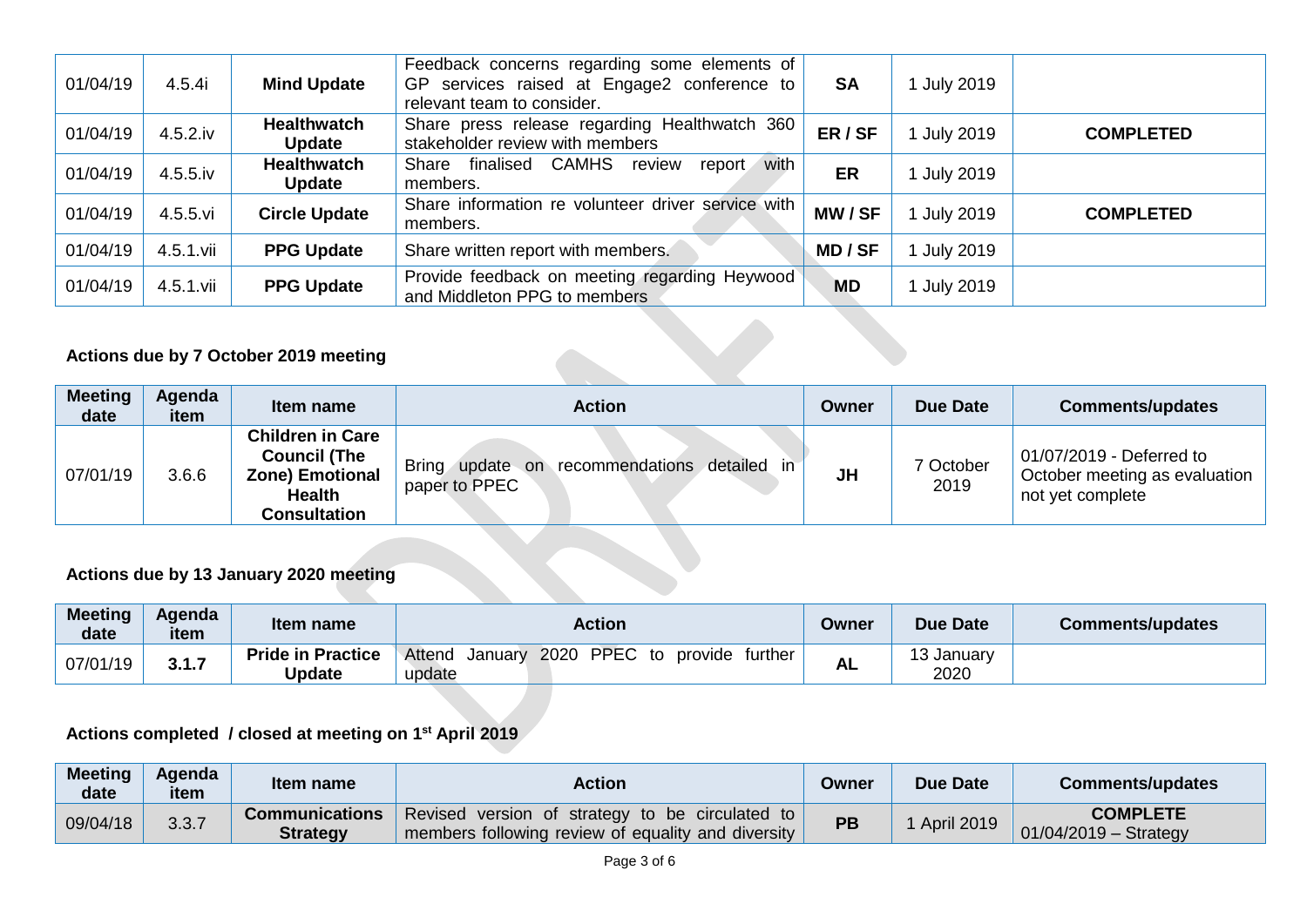|          |        |                                                                                          | section                                                                                                                                        |                     |              | available on website                                                                                                                                                              |
|----------|--------|------------------------------------------------------------------------------------------|------------------------------------------------------------------------------------------------------------------------------------------------|---------------------|--------------|-----------------------------------------------------------------------------------------------------------------------------------------------------------------------------------|
| 01/10/18 | 3.2.11 | <b>LCO Update</b>                                                                        | Healthwatch to attend LCO communications and<br>engagement group to provide feedback received<br>from members of the public. Feedback to PPEC. | <b>AM</b>           | 1 April 2019 | <b>COMPLETE</b><br>01/04/2019 - Claire Birch will<br>attend, voluntary sector rep<br>also to attend.<br>07/01/2019 - Meeting<br>rescheduled for Jan 19                            |
| 07/01/19 | 2.1.2  | <b>Dates for 2019/20</b><br><b>Meetings</b>                                              | Move the meeting scheduled 6th January 2020 to<br>13th January 2020                                                                            | <b>SF</b>           | 1 April 2019 | <b>COMPLETE</b>                                                                                                                                                                   |
| 07/01/19 | 2.2.2  | <b>Annual</b><br><b>Engagement</b><br><b>Report</b>                                      | Provide feedback to NHSE that a reporting period<br>covering the most recent year would be more<br>useful                                      | <b>PB</b>           | 1 April 2019 | <b>COMPLETE</b>                                                                                                                                                                   |
| 07/01/19 | 3.1.5  | <b>Pride in Practice</b><br><b>Update</b>                                                | Meet to discuss how Pride in Practice can link in<br>with the CCG's ongoing HIV campaigns                                                      | AL/SA/<br><b>SH</b> | 1 April 2019 | <b>COMPLETE</b><br>01/04/2019 - Meeting<br>arranged with SA, AL and<br>Public Health in April 2019 to<br>discuss aligning programme.<br>Update report to be provided in<br>July.  |
| 07/01/19 | 3.1.6  | <b>Pride in Practice</b><br><b>Update</b>                                                | Discuss inclusion of Pride in Practice in Core+3<br>with Primary Care team                                                                     | <b>SA</b>           | 1 April 2019 | <b>COMPLETE</b><br>$01/04/2019$ - Been discussed<br>but will not be included in<br>Core+3. Meeting re how to<br>encourage GP engagement<br>arranged with Head of Primary<br>Care. |
| 07/01/19 | 3.1.6  | <b>Pride in Practice</b><br><b>Update</b>                                                | Include section about Pride in Practice in next<br><b>Annual Equality Publication</b>                                                          | <b>SA</b>           | 1 April 2019 | <b>COMPLETE</b><br>01/04/2019 - Section to be<br>included in next report.                                                                                                         |
| 07/01/19 | 3.4.5  | <b>Update on</b><br><b>National and Over</b><br><b>The Counter</b><br><b>Medications</b> | Share GM survey and consultation documents with<br>members once approved.                                                                      | <b>PB</b>           | 1 April 2019 | <b>CLOSED</b><br>01/04/2019 - Survey now<br>closed, 70 responses were<br>received and will be reported<br>to ICB.                                                                 |
| 07/01/19 | 3.5.6  | <b>NES Clinical</b><br><b>Strategy</b>                                                   | Confirm whether disability groups have been<br>involved in reconfiguration process.                                                            | <b>AM</b>           | 1 April 2019 | <b>COMPLETE</b><br>01/04/2019 - Update on<br>agenda                                                                                                                               |
| 07/01/19 | 3.5.7  | <b>NES Clinical</b><br><b>Strategy</b>                                                   | Provide an update to members including proposed<br>configuration of NES services.                                                              | <b>AM</b>           | 1 April 2019 | <b>COMPLETE</b><br>01/04/2019 - Update on                                                                                                                                         |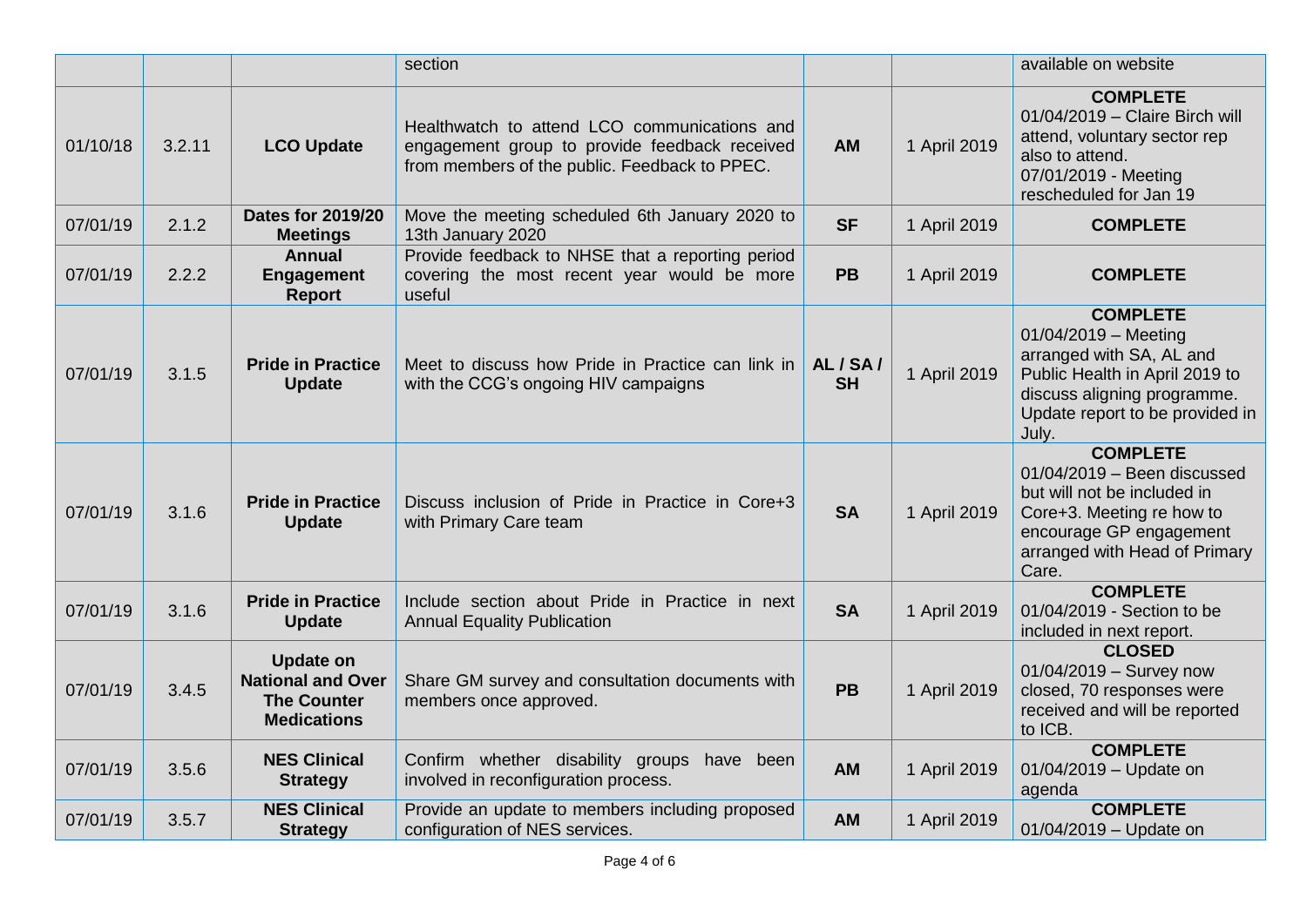|          |           |                                                                                                                  |                                                                                                                              |            |              | agenda                                                                                                 |
|----------|-----------|------------------------------------------------------------------------------------------------------------------|------------------------------------------------------------------------------------------------------------------------------|------------|--------------|--------------------------------------------------------------------------------------------------------|
| 07/01/19 | 3.6.7     | <b>Children in Care</b><br><b>Council (The</b><br><b>Zone) Emotional</b><br><b>Health</b><br><b>Consultation</b> | Include section about report in the next annual<br>engagement report.                                                        | <b>PB</b>  | 1 April 2019 | <b>COMPLETE</b><br>01/04/2019 - Included in<br>report                                                  |
| 07/01/19 | 4.3.1     | <b>Primary Care</b><br><b>Business</b><br><b>Engagement</b><br><b>Update</b>                                     | If necessary share any relevant information with<br>members prior to next meeting.                                           | KK/SH      | 1 April 2019 | <b>COMPLETE</b><br>01/04/2019 - Nothing relevant<br>to share                                           |
| 07/01/19 | 4.5.5.i   | <b>Third Sector</b><br><b>Members Update -</b><br><b>MIND</b>                                                    | Ask the CCG's safeguarding team if they wish to<br>access the service, and if so will request more<br>information from Mind. | <b>KH</b>  | 1 April 2019 | <b>COMPLETE</b><br>01/04/2019 - Information<br>shared with the team                                    |
| 07/01/19 | 4.5.6.ii  | <b>Third Sector</b><br><b>Members Update -</b><br><b>RADDAG</b>                                                  | Contact RADDAG if interested in volunteering as a<br>hate crime ambassador                                                   | <b>ALL</b> | 1 April 2019 | <b>COMPLETE</b><br>$01/04/2019 - SA$ has<br>volunteered                                                |
| 07/01/19 | 4.5.6.ii  | <b>Third Sector</b><br><b>Members Update -</b><br><b>RADDAG</b>                                                  | Provide feedback on hate crime ambassador<br>training events and project.                                                    | <b>SC</b>  | 1 April 2019 | <b>COMPLETE</b><br>$01/04/2019$ - Update in report                                                     |
| 07/01/19 | 4.5.4.iii | <b>Third Sector</b><br><b>Members Update</b><br>- Voices for All                                                 | Link in with CGC dementia strategy work if funding<br>for LGBT dementia group funding received                               | <b>AP</b>  | 1 April 2019 | <b>CLOSED</b><br>01/04/2019 - Voices for All to<br>close as continuation funding<br>not received.      |
| 07/01/19 | 4.5.4.iii | <b>Third Sector</b><br><b>Members Update</b><br>- Voices for All                                                 | Make CCG commissioner for mental health aware<br>of proposed LGBT dementia support group                                     | <b>AP</b>  | 1 April 2019 | <b>CLOSED</b><br>01/04/2019 - Voices for All to<br>close as continuation funding<br>not received.      |
| 07/01/19 | 4.5.2.v   | <b>Third Sector</b><br><b>Members Update -</b><br><b>Healthwatch</b>                                             | Links to CAMHS project surveys to be shared with<br>members                                                                  | <b>ER</b>  | 1 April 2019 | <b>COMPLETE</b>                                                                                        |
| 07/01/19 | 4.5.3.v   | <b>Third Sector</b><br><b>Members Update -</b><br><b>Healthwatch</b>                                             | Share results of public consultation on what areas<br>they would like Healthwatch to cover with members<br>once available.   | <b>ER</b>  | 1 April 2019 | <b>COMPLETE</b>                                                                                        |
| 07/01/19 | 4.6.5     | <b>Graphnet / Share</b><br>for You Update                                                                        | Check if out of hours service records are included<br>in Share for You                                                       | <b>AM</b>  | 1 April 2019 | <b>COMPLETE</b><br>$01/04/2019$ – Not currently<br>included but there are plans to<br>do so in future. |
| 07/01/19 | 4.7.3     | <b>Website Update</b>                                                                                            | Inform members when new CCG website goes live                                                                                | <b>AM</b>  | 1 April 2019 | <b>COMPLETE</b>                                                                                        |